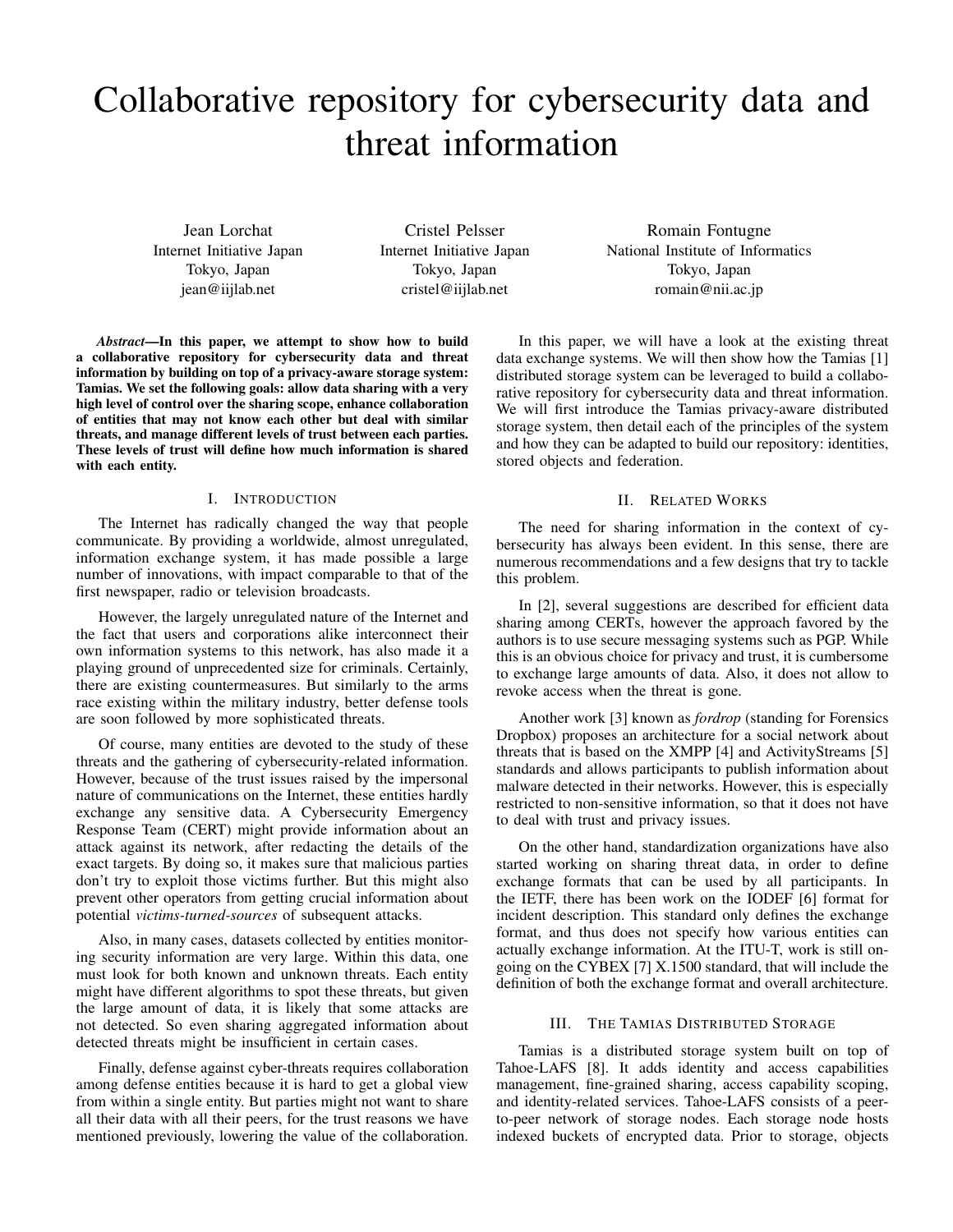are encrypted on the local client with the key being based on the hashed contents. In this system, knowing the storage index allows to retrieve encrypted contents, and knowing the key allows to decrypt the object. In this Tahoe-LAFS system, access is granted by sharing a capability consisting of the storage index and encryption key. Thus the name of Least Authority File System, because knowing the access capability grants the right to share it further automatically.

In order to scope those access capabilities, Tamias introduces an identity for each storage user. This identity is made of a private/public keypair. The public key is shared with other parties and allows to authenticate messages received, as long as a proper introduction was made beforehand. Then, this public-key is associated with each bucket that the storage client uses. Furthermore, the storage server will not serve a block to anyone else than the genuine client, or a client that can show an access authorization signed by the actual owner of the bucket.

This access authorization is made of several pieces of information, such as the storage index to which the authorization relates, an expiration date, and a target identity. The whole is protected by a signature, precluding forgery. By using these access authorizations, it is possible to share different levels of information to different groups, at various trust levels. For example, partners bound by a NDA might receive access authorizations for raw data, whereas occasional partners only get anonymized data, and another lower level of trust would only gain access to aggregate results.

Finally, in order to ease the identity bootstrapping process, Tamias provides a globally writable object known as the phonebook. While everyone can publish to the phonebook, each entry is signed by the user public-key. It is thus possible for the entity to publish information about itself, such as identity details, website, and so on. Actually, any kind of information could be posted to the phonebook, since the phonebook leverages RDF [9] to provide semantics.

The phonebook is an example of service that leverages identities. There are other that are directly integrated with the Tamias client. The inbox is another such service. For example, if user Arthur and user Brutus trust each other, Arthur can create an inbox dedicated to Brutus, and provide him the access authorization to this object. Brutus can then write to Arthur about new access authorizations, or any other RDFbased information. The last integrated mechanism leveraging identities is the public inbox. This is an inbox that is published by Arthur in the phonebook and is writable by anyone. It allows users that Arthur does not trust to write to him, for example in order to self-introduce themselves to Arthur or solicit access to specific data.

Relying on Tamias' scoped sharing, identity properties and identity services, we propose to build a collaborative repository of cybersecurity data. Using access authorizations, entities can have a very fine-grained control of what is being shared, and to whom. It is also possible to use the phonebook mechanism to publish general and public information about ongoing threats and trigger collaboration with interested parties.

# *A. Identity Principles*

We have explained in the previous subsection, that in the Tamias storage system, each participant is defined by his identity. For the purpose of building trust specifically for sharing threat data information, offline exchange seems to be the most trustworthy way. For example, if two entities already have a trusted means of communication, they can use it for this exchange of public keys.

On the other hand, in a sort of *friend of a friend* fashion, participants can introduce their trusted peers to each other. This is an integrated feature of Tamias (see Section III). Finally, we also propose to extend the phonebook for reputation building. With additional RDF grammar elements, it becomes possible for an entity to publish a recommendation about another one. By summing all those recommendations, an interested entity can evaluate the reputation of a new partner. This provides another metric for entities when choosing which partners to trust.

# *B. Storage principles*

In the Tamias storage system, it is possible to store objects of arbitrary size. Once inside the storage, these objects can not be easily leaked to the outside. Indeed, stealing the access authorization of another entity is not sufficient to gain access. Knowing the storage index, or even the encryption key, does not grant access to the buckets.

In order to be able to fetch a block from a storage server, a Tamias client must show an access authorization that was signed by the actual owner of the file. The owner of the file is the one whose public key has been recorded with the block when it was first stored. Also, the access authorization itself has a time limit, so that any authorization eventually expires. Finally, block owners can revoke access authorizations directly at the storage server level, if they want to stop an access authorization before it expires.

In addition, since the storage network is distributed, access to the data can be much faster, provided that the distribution is consistent with respect to locality. Indeed, an increased number of storage servers brings an increased number of resources, thus making the system faster as it grows.

# *C. Federation principles*

The global Tamias storage system in itself has been designed to work as a federation of small Tamias storage networks for scalability purposes. Using a federation of Tamias networks allows each entity to host the datasets that it collected and wants to be able to share. This way, it prevents the entity from suffering from quota limitations in the storage network.

In addition to this, entities can now trust whole networks. By doing this, each entity builds its own view of a global repository where the information sources are limited to the partners that they trust. Then, as for identities of separate entities, it is possible to recommend networks to each other, thus controlling the scope of information and the coverage of the datasets.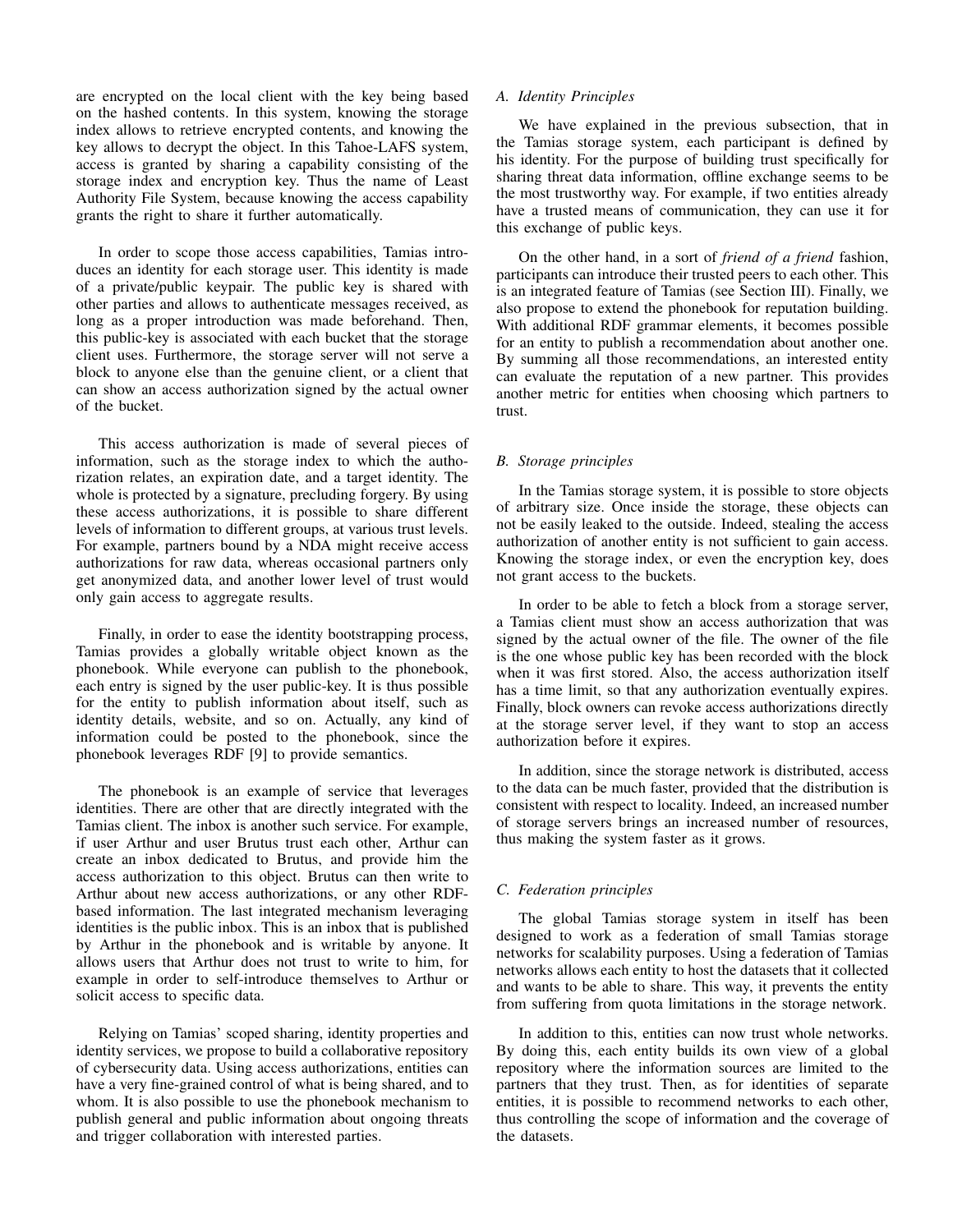## IV. PREPARING TAMIAS FOR THREAT DATA

In this section, we introduce our proposal to build a collaborative repository based on Tamias to share threat data.

## *A. Data Semantics*

One advantage of the Tamias storage system, is the finegrained sharing mechanism that allows to specify which user can access which data in a very detailed way. As explained in section III, access authorizations are sent to intended recipients through their shared inbox using RDF tuples.

In addition to sharing messages, we propose to define the following messages that describe datasets. They can be sent to the intended user at the same time as the access authorization itself.

#### **Properties**

This allows to describe the properties of the dataset itself. For example, what kind of token can be found inside: IP addresses, malware signatures, packets, URLs, time range, and more. But it could also be a reference to file types, e.g. pcap, sflow, netflow, rfc822.

#### Analysis results

By attaching analysis results to the dataset, an entity can tag its datasets for easier collaboration. This way, a partner can try to look for datasets that have specific results associated, such as traces of NTP attacks, Zeus Botnet activity, etc...

## **Standards**

An entity will use this kind of message to specify that an object is described by an information exchange standard. It could be IODEF [6], CY-BEX [7], or the n6 [10] JSON format among others.

# Alternate view

This type of message allows to offer another view of the dataset. Depending on the level of trust (see subsection IV-B) between the sharing parties, an alternate view might be the only view available. For example, it might refer to an anonymized version of the dataset.

Besides writing to intended recipients, users can also choose to publish dataset-related information directly to the public repository (the phonebook), or to a message box shared by a task-force group.

# *B. Trust levels*

For the purpose of easy and safe sharing of threat data within our repository, we propose to define several trust levels. The granularity of those levels is defined by the user, because it depends on the kind of data and the relationships he maintains with the other users of the system. For example, let's consider a dataset of packets coming from the sampling of a link traffic. We can define the following levels of trust, from the highest to lowest:

## High

Sharing at this level grants access to the raw dataset to the recipient. However, it is not exactly similar to providing a copy of the dataset because the access authorization will eventually expire.

#### Moderate

Sharing at this level grants access to an anonymized version of the dataset. All details that can identify a specific victim or person of interest in the dataset have been altered.

# Low

Sharing at this level only provides information about a summary of the dataset. For example, it could be the output of the various anomaly detectors that have been run on the dataset.

# Least

Sharing at this level will provide only information about specific threat information. For example, the IP source of an NTP attack, or a list of malware signatures that have been spotted in the dataset. This might allow to advertise the dataset to unknown parties before starting the identity exchange process.

#### *C. Collaboration*

In order to foster collaboration, it is important to go beyond the usual partners of an entity and allow entities to discover each other in the context of a specific threat.

For that purpose, we propose the creation of a distributed journal of recent information. It is a message box similar to the phonebook, but hosting information with a short lifetime. Each entity can then publish, to this journal, any information that is related to its current situation. It could be details of an ongoing threat, or request for specific information. Other entities can then look at this journal and find out if they can relate to this information.

Another important feature that would enhance collaboration is the creation of short-lived groups. These groups can be created quickly and announced to the journal described above. It allows to share directly with all the members at a given trust level. Some examples of groups might be "DNS reflection attack victims club", but also "Botnet XYZ takedown coordination center". These groups eventually disappear when the related activity is concluded.

Then, pursuing the publish/subscribe concept, we propose a journal subscription application. This application runs locally within the Tamias client and parses the journal updates to look for any kind of information about which the user has specified interest. The user can describe his subscriptions with full-text search in new messages, or using keywords in conjunction with the semantic attributes that underlie the journal itself.

## *D. Sharing lifetime*

Finally, an important property of the Tamias storage system is that access authorizations always expire. This helps to bring a sense of safety to all the players because they can feel confident that the data can not be misused at a later date. In addition to this, we propose to extend the client revocation mechanism with triggers. Whenever an access authorization is created, the user has the opportunity to attach it to a trigger. If this trigger is activated, the client will automatically revoke access to all the authorizations involved. For example, Arthur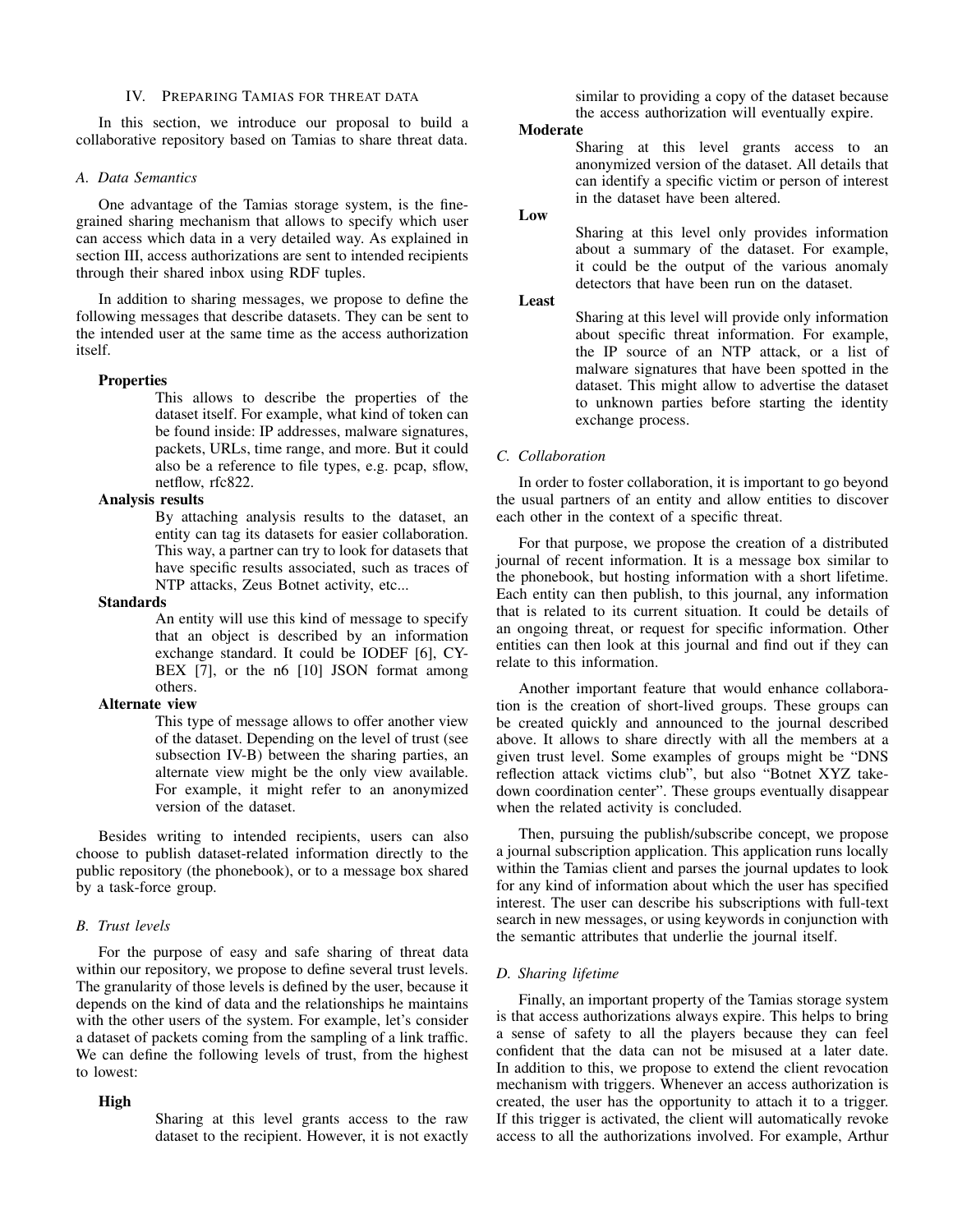might choose to share its raw traffic sampling traces in the context of a task force investigating NTP-amplification attacks. Upon sharing, he decides to create an associated trigger that he calls *end of the NTP threat*. At a later date, when the NTP problem is dealt with, he just has to enable this trigger, at which point the client revokes access to the raw data everywhere it was shared with this trigger.

#### *E. Examples*

#### Various trust levels and notifications



Fig. 1. Trust relationships as they stand in the first example scenario.

All the principles we have detailed here are illustrated in Figures 1–3. In this example, we have three entities participating in the repository. As seen in Figure 1, the entity on top is the CAT entity, while we have SQUIRREL on the bottom left and RODENT on the bottom right. RODENT trusts both SQUIRREL and CAT, but SQUIRREL and CAT do not know each other.



Fig. 2. The CAT entity stores Zeus-related activity in its private storage space, publishes summarized related information to the phonebook and shares it entirely with RODENT.

Now, we can see in Figure 2 that CAT owns a dataset that it shared with RODENT. Since they trust each other, CAT

provided a large description about the dataset. It included the type, time coverage, a list of tokens and the results of an analysis for Zeus activity. Also, CAT decided that in order to fight the Zeus botnet, it would publish summary information informing all participants that it has traces of Zeus activity, without any details about the dataset though.



Fig. 3. The SQUIRREL entity publishes its needs, it also subscribes to Zeus-related updates and gets a notification.

Meanwhile, in Figure 3, SQUIRREL has published information about its needs. Namely, people from the SQUIRREL entity are looking at Zeus activity and are thus eager to find more information about it. They publish this requirement to the public journal. From then on, there are several possibilities. By subscribing to Zeus information, SQUIRREL gets a notification about the message that CAT has published. Otherwise, SQUIRREL might also look at the journal and realize that CAT has interesting data. Although they do not know each other, RODENT actually trusts CAT and could serve as thirdparty for introduction. Conversely, if CAT proactively looks for more Zeus information, it might notice SQUIRREL request and propose to establish a trust relationship, by seeing that RODENT trusts SQUIRREL.

From this example, it appears that there are many ways to take advantage of this system, but also, that the system is not fully automated. This is an important point if entities want to be sure that nothing happens outside of their control. Even though CAT and SQUIRREL have a common friend, no sharing happens before CAT decide to do so. If CAT chooses not to trust SQUIRREL, notwithstanding that RODENT trusts it, it can opt to not trust SQUIRREL nor share data with it.

## Anonymization and fine-grained sharing

In Figure 4 we show how our system can be used to provide different views of the dataset to entities that have different trust relationships. In this example, we build upon the previous example and assume that the CAT entity has decided to mildly trust SQUIRREL, after it made sure that RODENT was actually trusting SQUIRREL as well. In this situation, we see that the same dataset is shared to both entities, however SQUIRREL receives much less information compared to what RODENT already had. This is because the anonymized dataset has jumbled IP addresses and ports. For this reason, the present tokens specified by CAT are not present in the sharing message with SQUIRREL.

In this situation, we assumed that CAT already had an anonymized version of the dataset, where IP addresses and ports have been transformed to protect the actual values. In the future, it might be possible to provide application plugins that would be able to anonymize data prior to sharing with targets